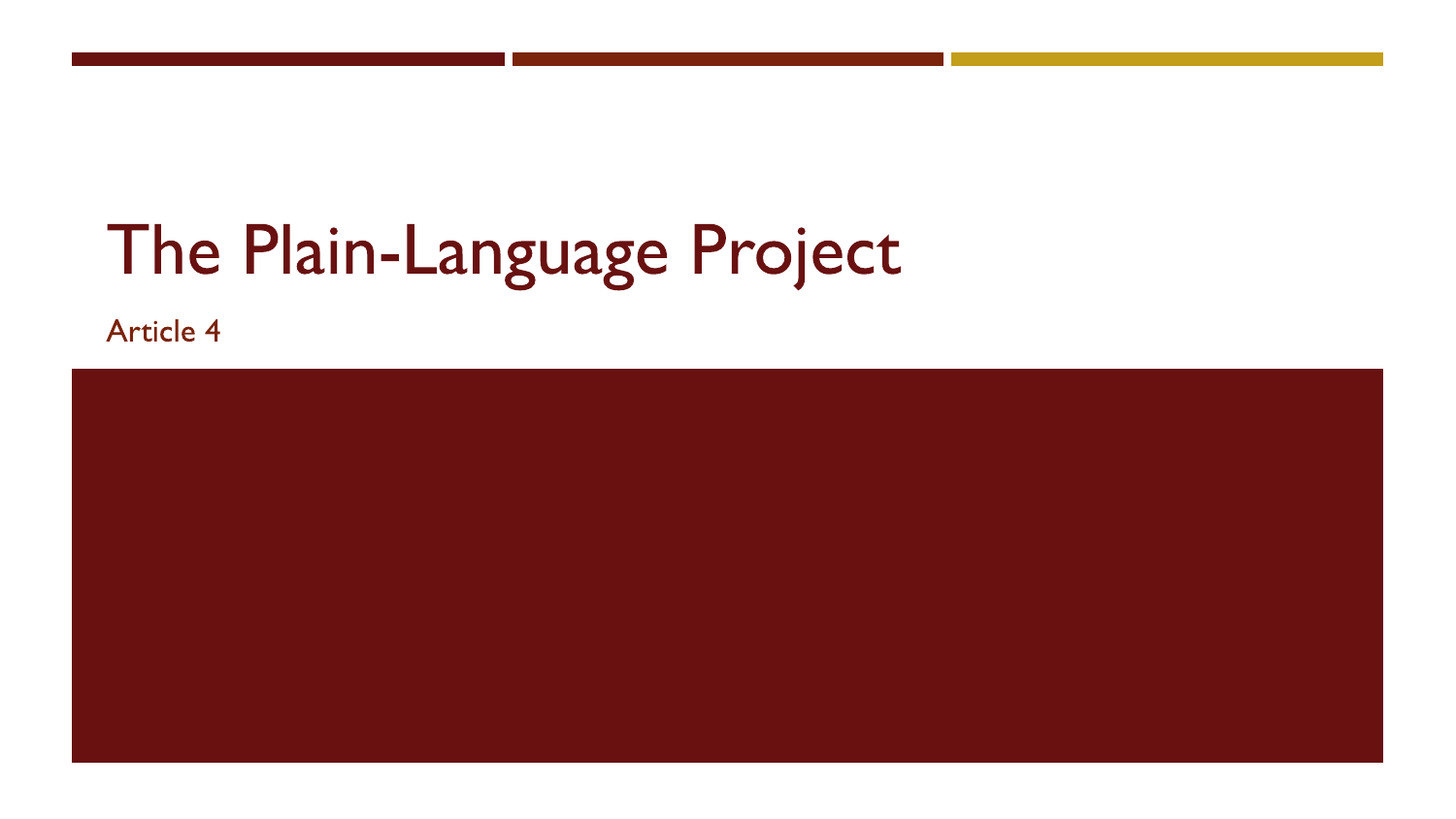#### **ARTICLE 4**

#### **GRADUATE ASSISTANT FILE**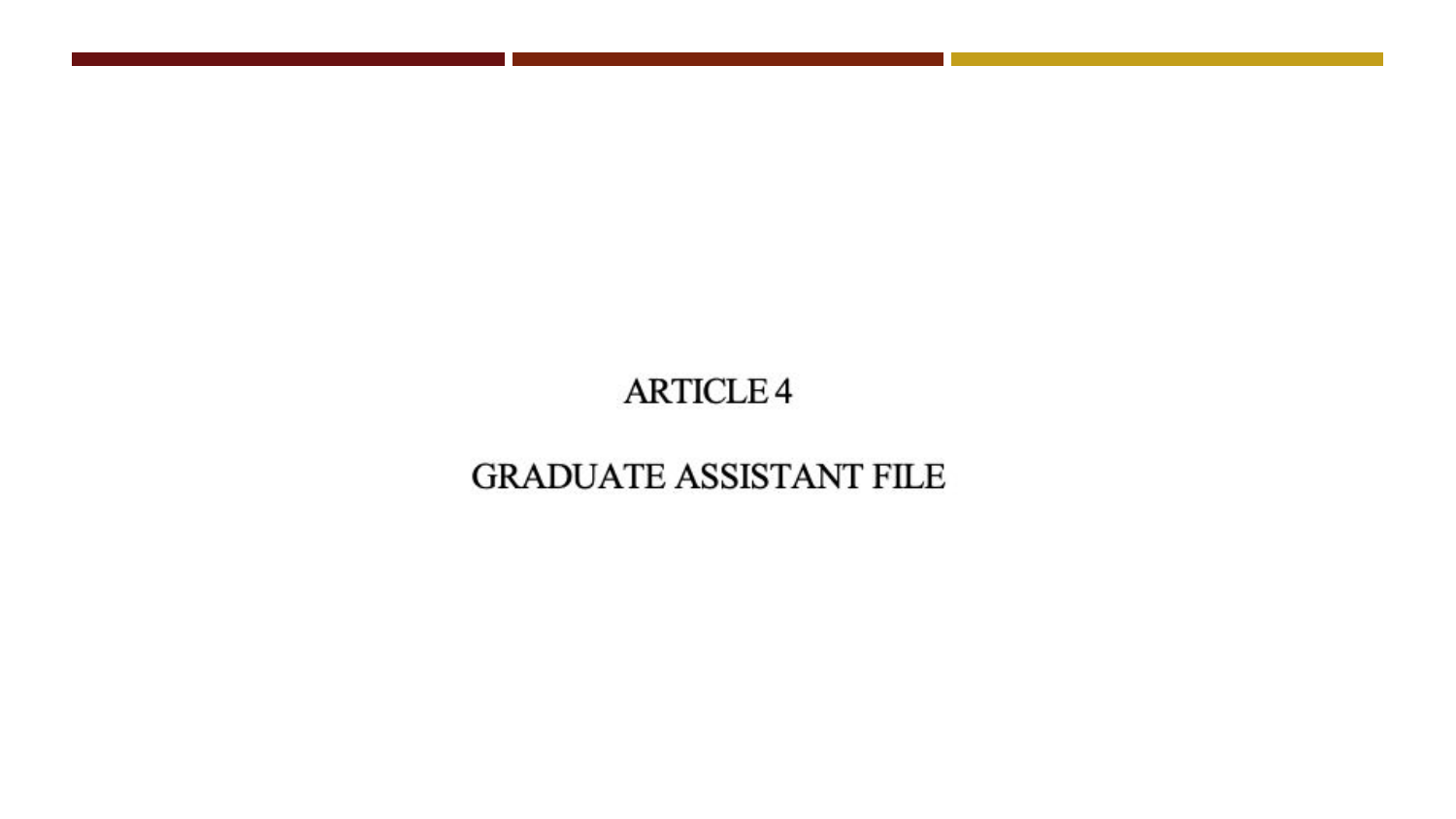#### **Article 4 Graduate Assistant File**

A file exists which contains all your evaluations, amongst other things.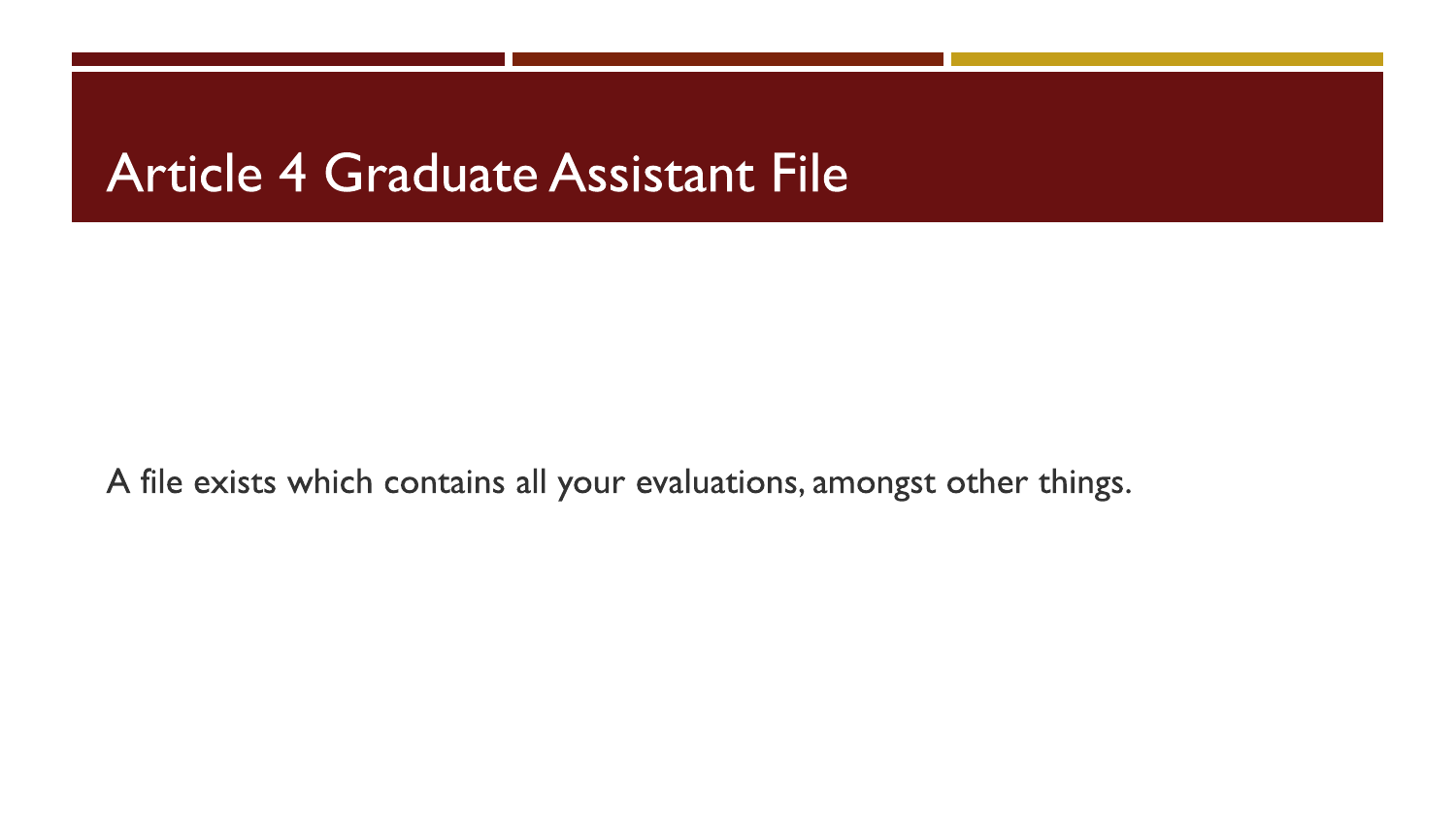# 4.1 Policy

4.1 Policy. All written materials used to evaluate employee performance will be maintained in one (1) file, which may also contain additional materials including, but not limited to, admission and academic records. These records will be kept within the graduate assistant's department.

All your written evaluations have to be kept in I place.

That I place may also include things like your admissions records, transcripts, &c. It may contain other things not listed here! This file lives somewhere in your department.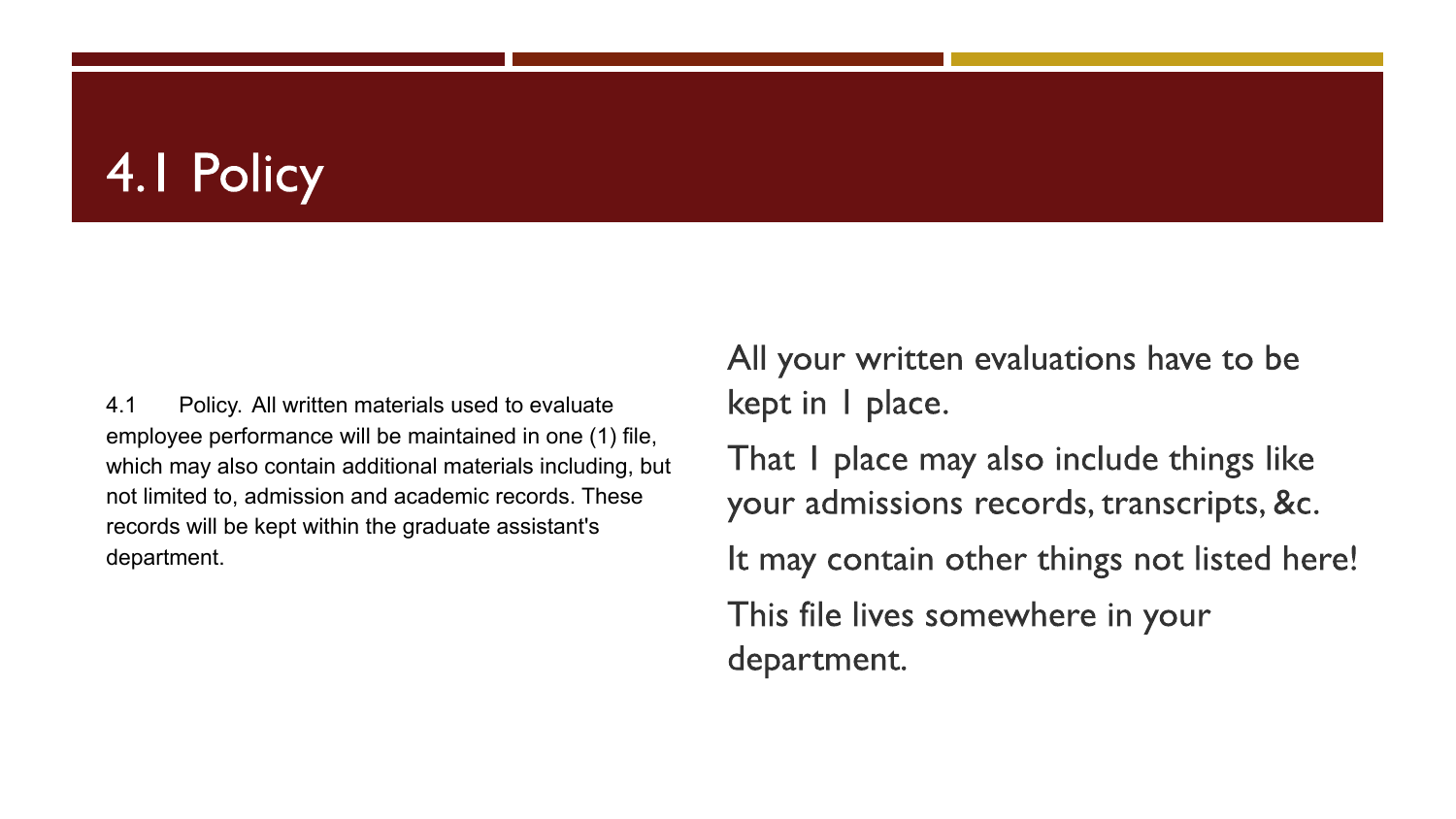#### 4.2 Access

 $4.2$ An employee may examine his or her Access. file upon reasonable advance notice, during the regular business hours of the office in which the file is kept, normally within the same business day as the employee requests to see it and under such conditions as are necessary to insure its integrity and safekeeping.

You can ask to check out your own file, but they might need some time to get it to you.

They'll try to get it to you same-day but don't be a jerk about it.

They might have some conditions to make sure you don't, I dunno, set fire to the original copy or something.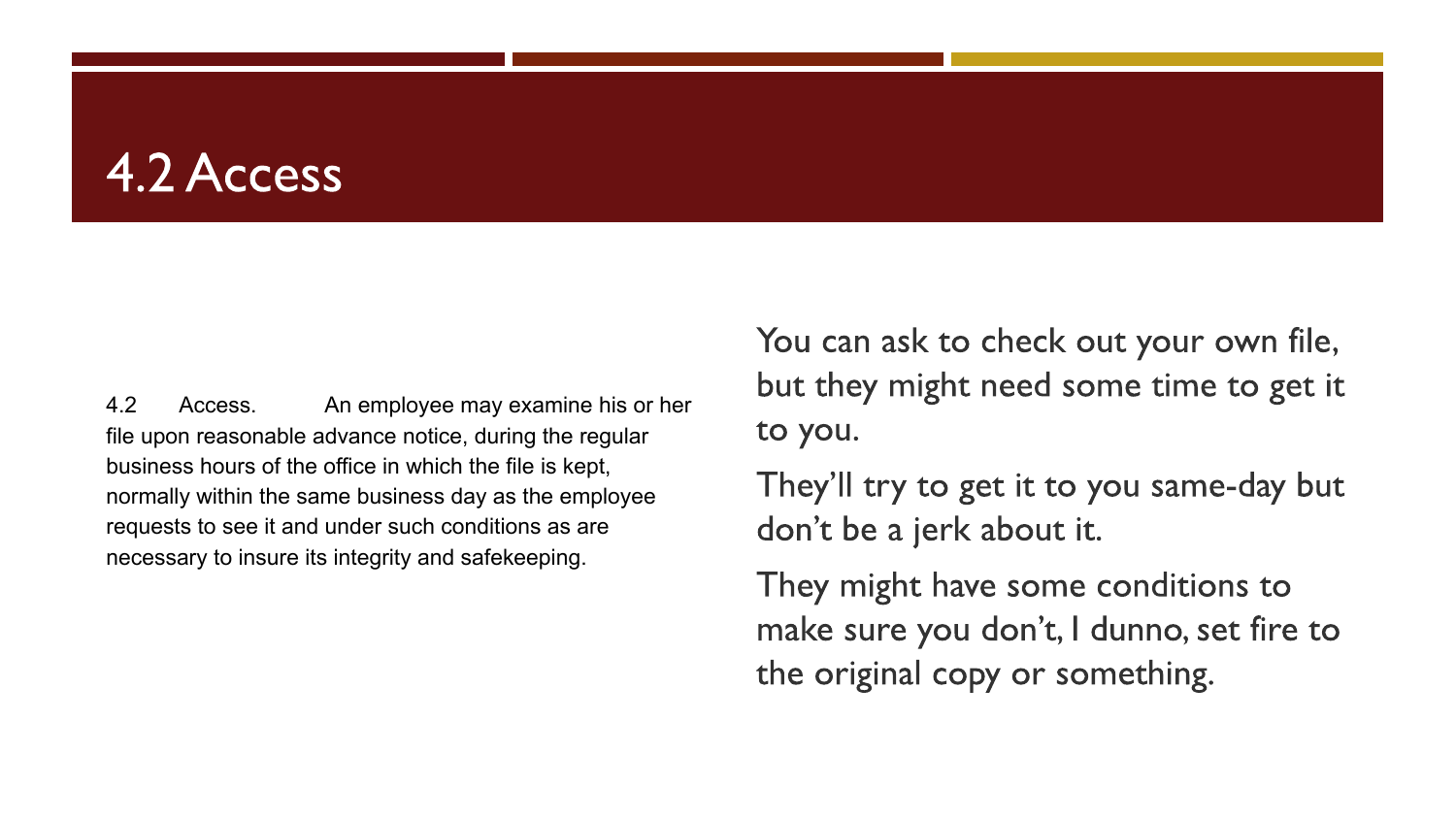# 4.2 Access (con't)

Upon request, an employee may paginate with successive whole numbers the materials in the file, and may attach a concise statement in response to any item therein. Upon request, an employee is entitled to one (1) free copy of any material in the file. Additional copies may be obtained by the employee upon payment of a reasonable fee for photocopying. A person designated by the employee may examine that employee's evaluation file with the written authorization of the employee concerned and subject to the same limitations on access that are applicable to the employee.

You can get one free copy if you ask and more copies if you pay for the copying.

You can request to number all the pages of your file (useful if you want to submit it somewhere), but only in "successive whole numbers."

If you provide written authorization, anyone else that you choose (ex: your union representative in a grievance case) can also read your file.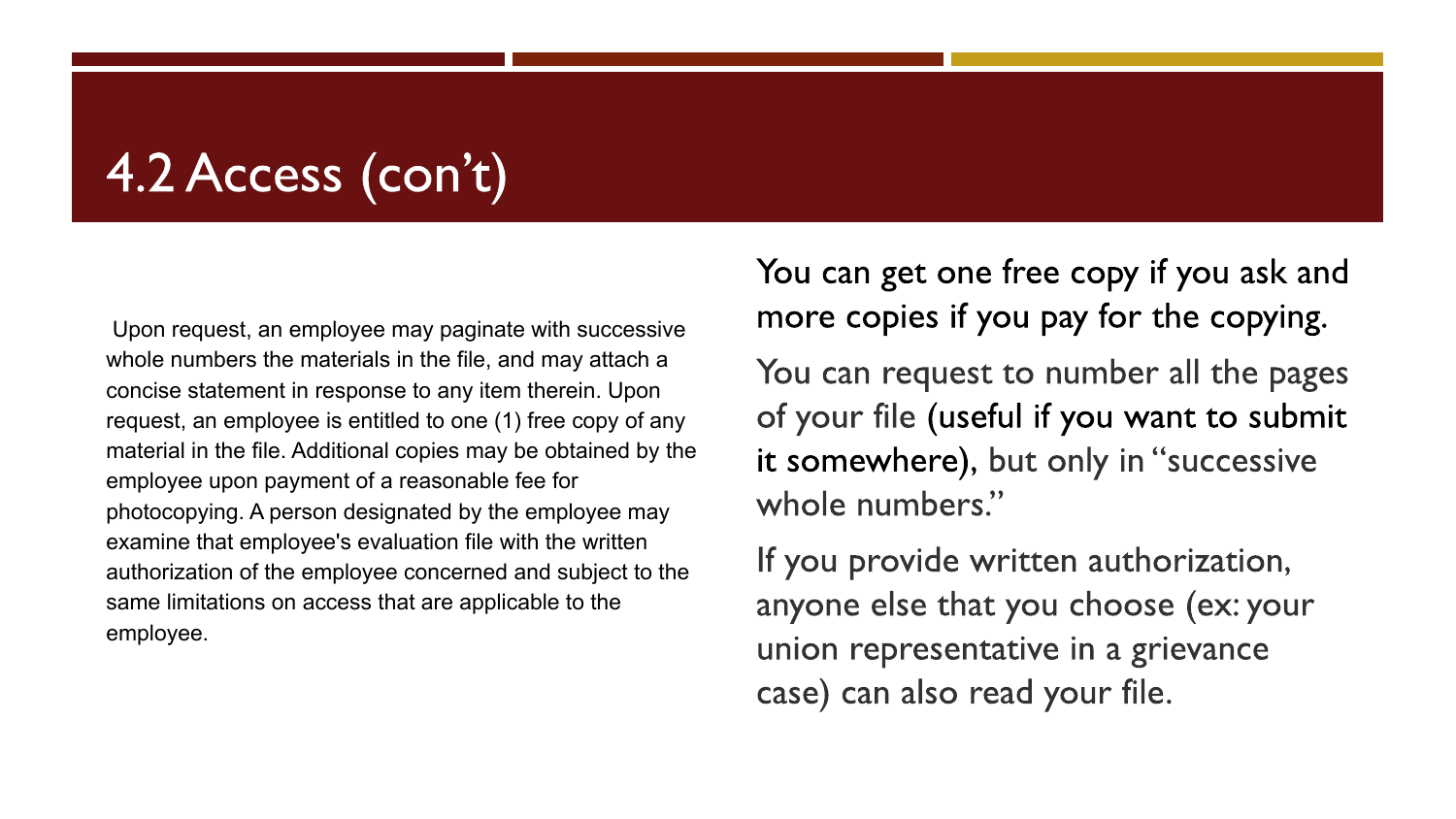### 4.3 Indemnification

"Indemnification"

"Indemnify"

Technical term for freedom from legal liability.

> AKA, stuff FSU is NOT responsible for.

To release from legal responsibility.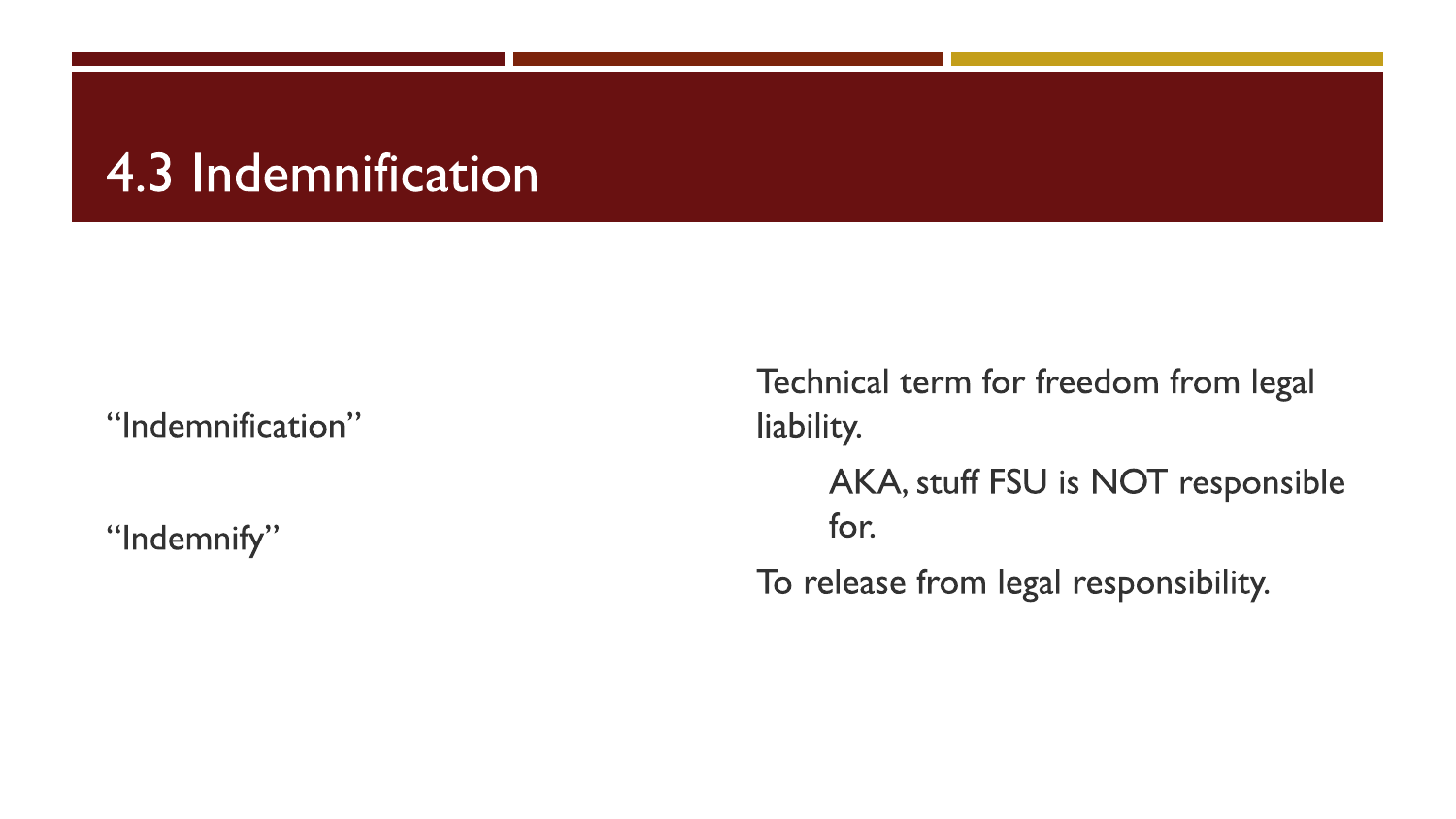# 4.3 Indemnification (con't)

4.3 Indemnification. UFF-FSU-GAU agrees to indemnify and hold the University, and its officials, agents, and representatives harmless from and against any and all liability for any improper, illegal, or unauthorized use by UFF-FSU-GAU of information contained in such employee file.

If we (GAU) mess up and accidentally misuse the information in an employee file, FSU (the University) isn't liable for our mistake.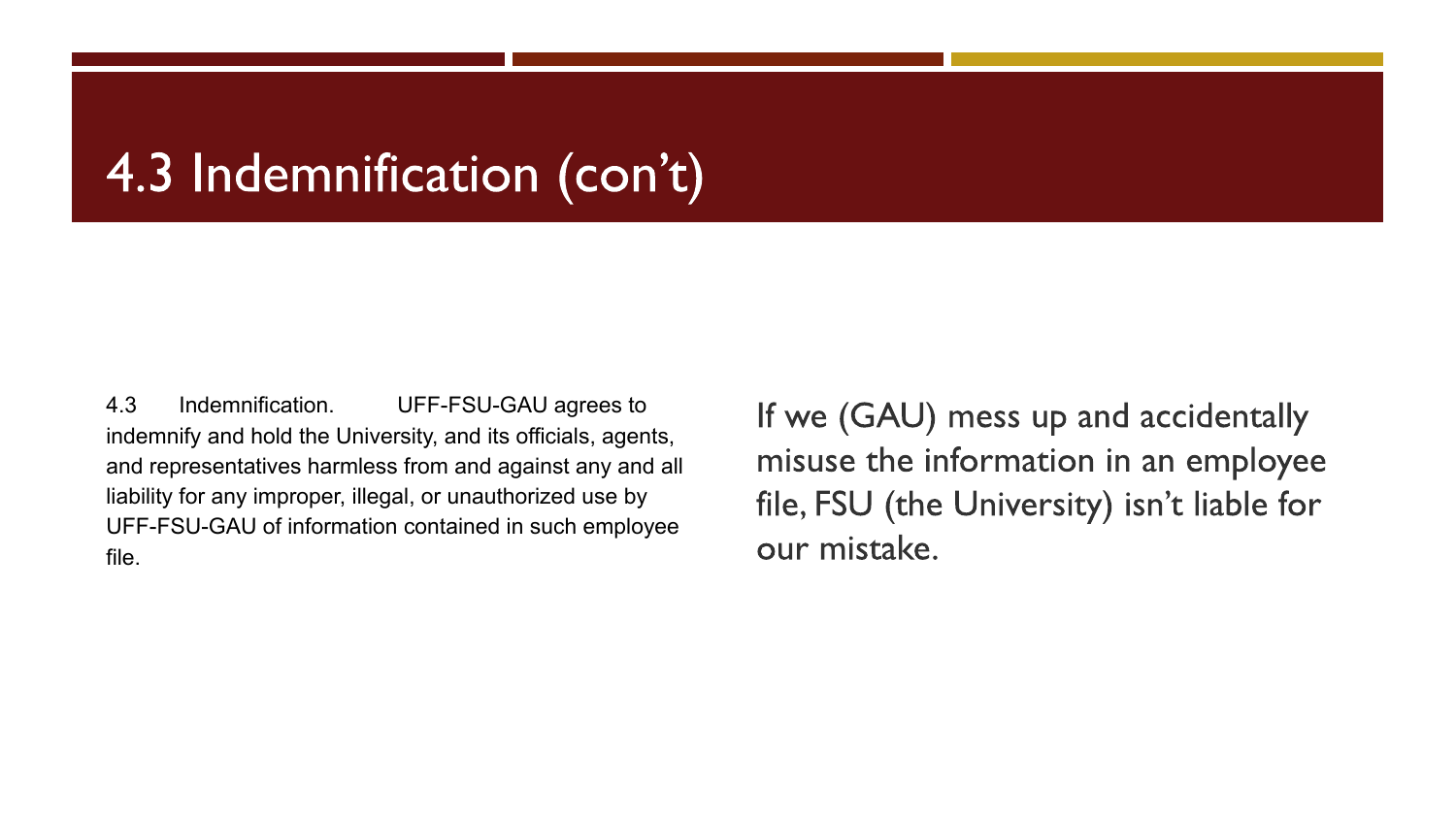#### 4.4 Use of Evaluative Material

4.4 Use of Evaluative Material. In the event a grievance proceeds to arbitration, the University, UFF-FSU-GAU, the arbitrator, and the grievant shall have the right to use copies of materials from the grievant's file relevant thereto in the arbitration proceedings.

If we're helping out a GA with a grievance, and that grievance goes all the way to "arbitration" (technical term, see Article 11.8.F for this), then the people involved in "arbitration" get to use the relevant stuff in the GAs evaluations file in the arbitration process.

Those people include FSU, GAU, the GA, and the "arbitrator"--see Article 11 for more details on this.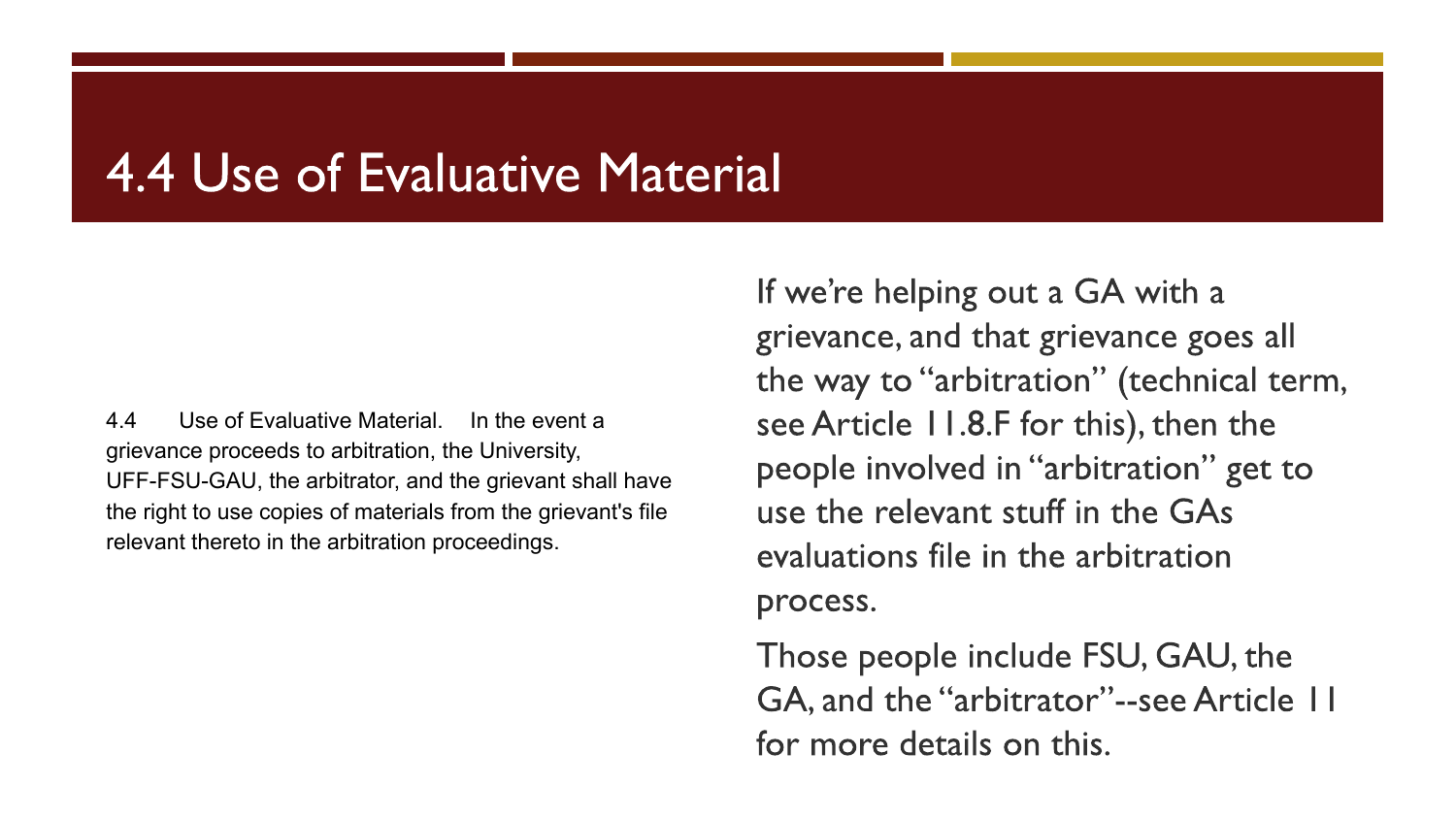# **4.5 Anonymous Material**

4.5 Anonymous Material. No anonymous material regarding a graduate assistant's employment shall be placed in the file.

No anonymous material can be put in a GA's file.

This does not include student evals (which are anonymous), but the GA does have to REQUEST these to be put in; they're not put in by DEFAULT.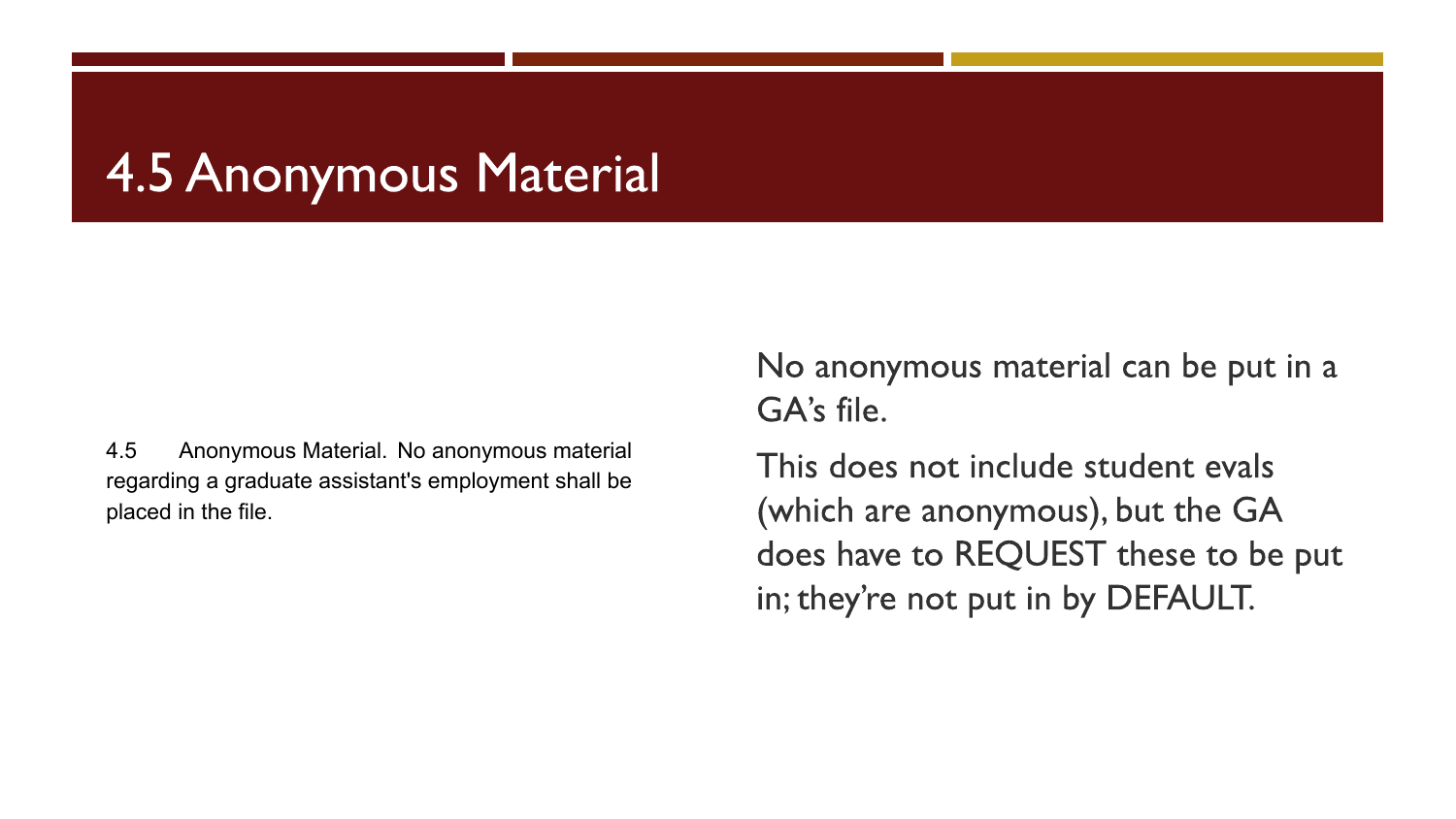### 4.6 Materials in Evaluation File

Materials in Evaluation File. Evaluative materials or 4.6 summaries thereof, prepared as part of a regular employee evaluation system, may be placed in an employee evaluation file after a copy has been presented to the employee for signature. The employee's signature does not necessarily indicate agreement with the contents of the document. The employee may append a written statement to the evaluation expressing their interpretation of the evaluation.

Those observation evaluations get put into your files, after they give you a copy to sign.

Signing your evaluation or observation record does NOT mean that you necessarily agree with your evaluation.

You can always add your own statement to staple onto your observation evaluation, subject to the time limits in Article 3.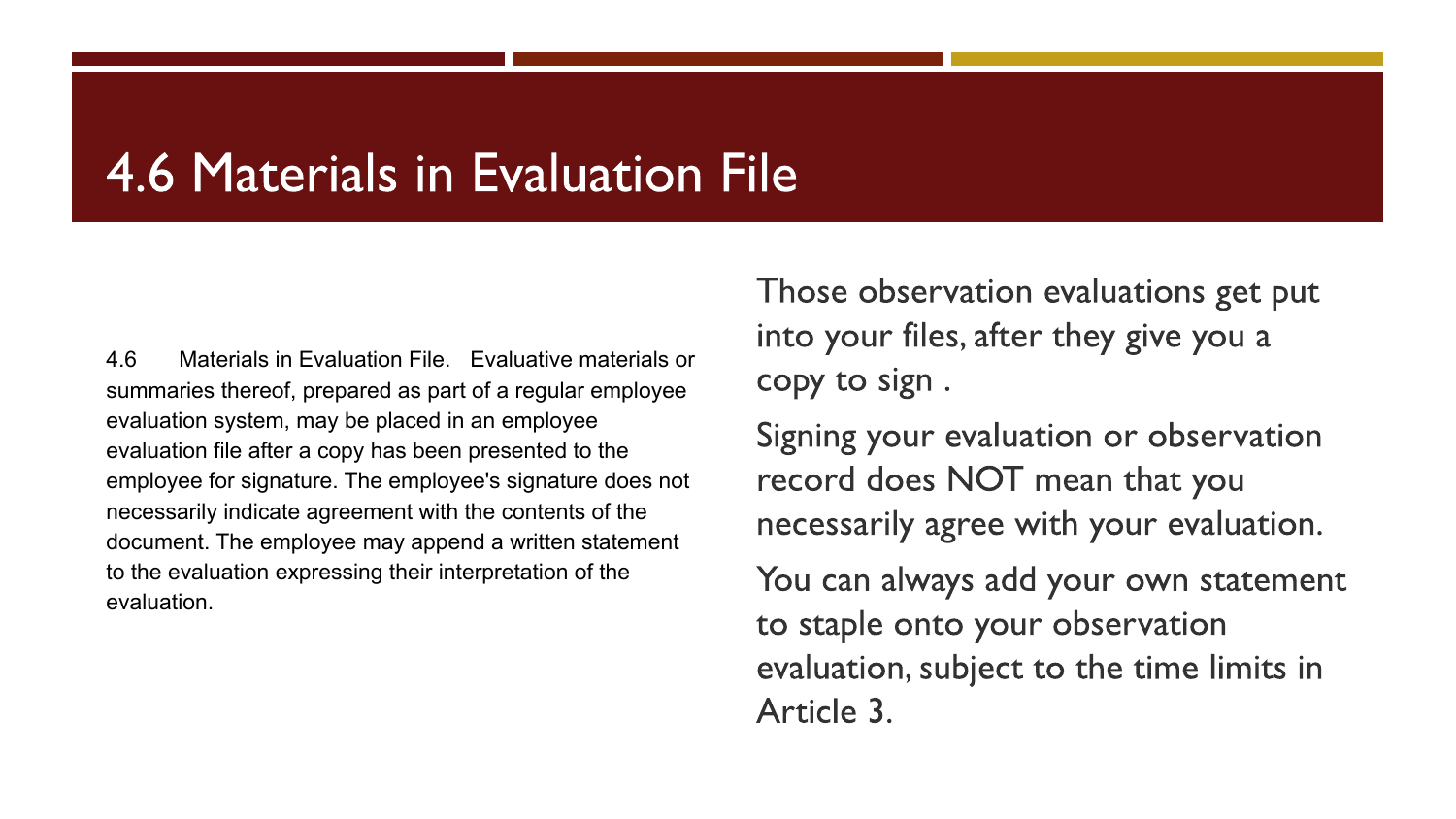### 4.7 Removal of Contents

Materials shown to be 4.7 Removal of Contents. contrary to fact shall be removed from the file. This section shall not authorize the removal of materials from the employee evaluation file when there is a dispute concerning a matter of judgment or opinion rather than fact. Materials may also be removed pursuant to the resolution of a grievance.

Anything outright false will get removed from your file.

But if it's up for debate, it stays in.

If it's a matter of opinion and not FACT, it stays in.

You cannot file a grievance specifically to have something removed from your file (unless it's FALSE and your department has refused to remove it). However, you may have filed an unrelated grievance that then ends up having, as part of its resolution, something removed from your file: that's a-ok!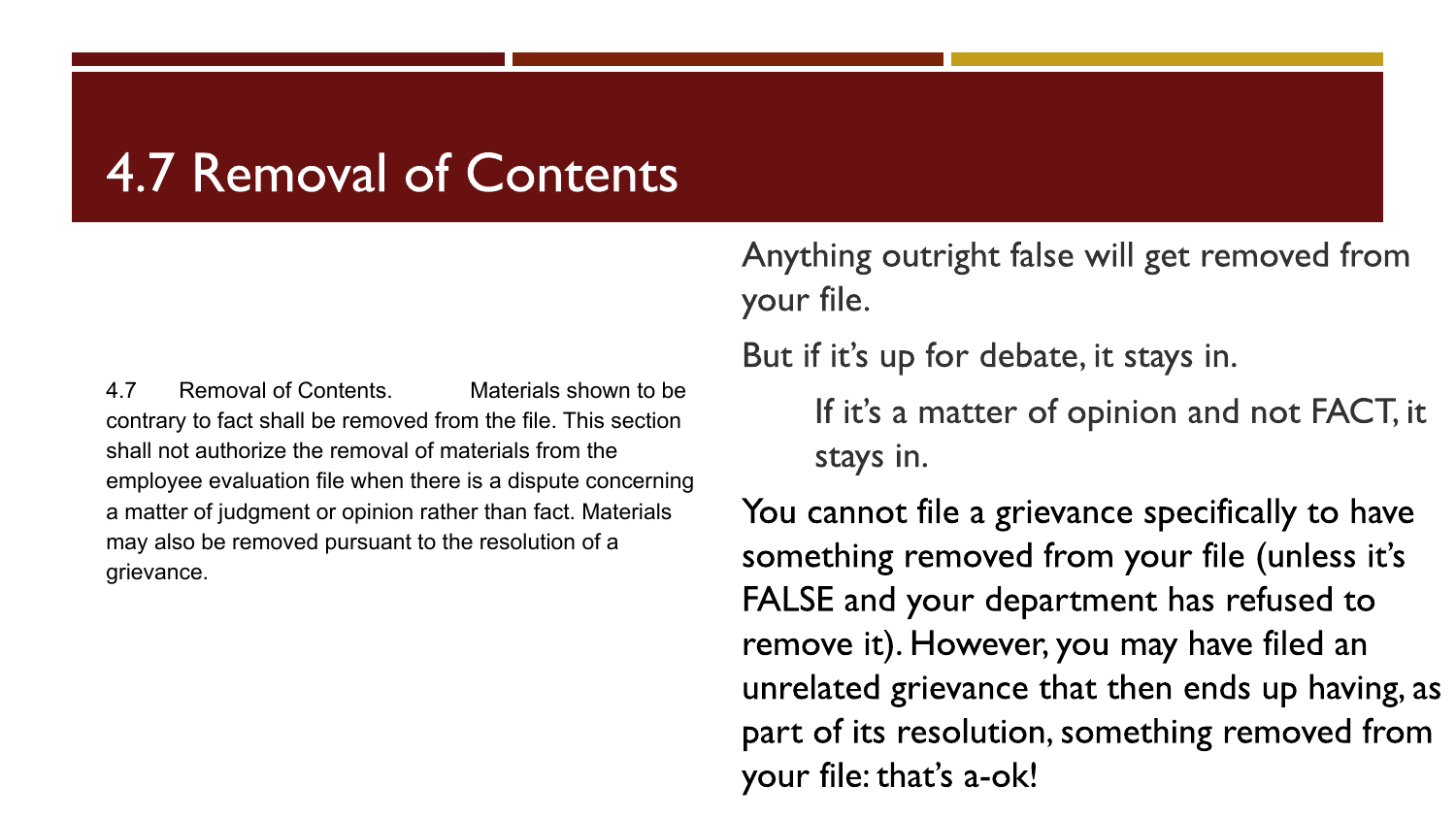### 4.7 Removal of Contents (con't)

The parties to this Agreement acknowledge the requirements of the public records law and nothing contained herein shall authorize any action contrary to law. The union encourages employees to collect information from their own file and make it available for viewing to their representative if necessary, so the University and its staff are not unduly burdened with compliance.

Florida is under the "Sunshine Law", i.e. all government documents are public records.

> So the material in your file is public records and subject to public records requests.

Meaning if you burn your file, you're not just violating your contract with FSU, but state law.

If possible, it's nice for you to get copies from your file yourself if you need to show it to the GAU or something. Helps administrative assistants have less work.